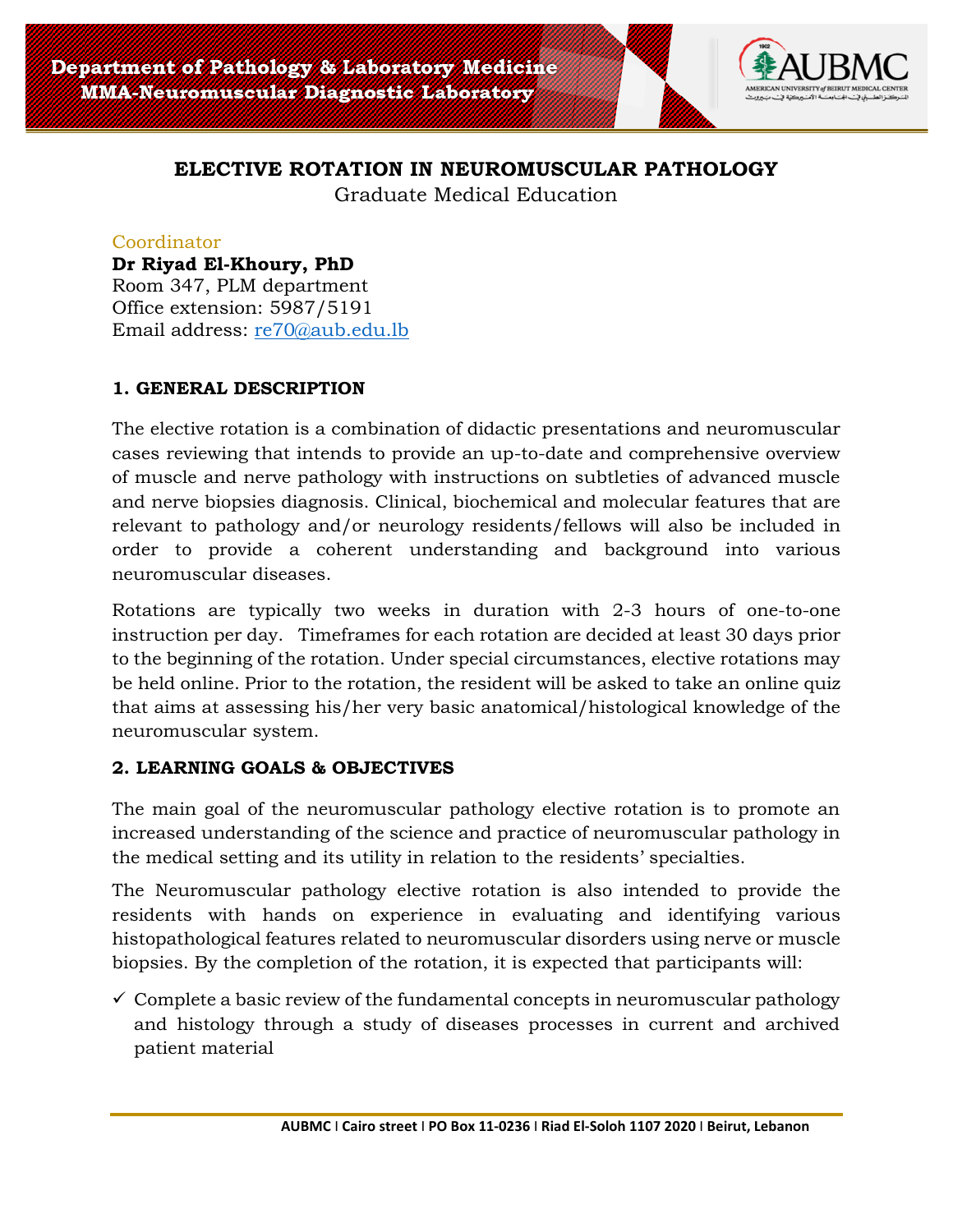- $\checkmark$  Demonstrate a satisfactory level of diagnostic competence characterized by the ability to recognize most common histopathological features associated with neuromuscular disorders
- $\checkmark$  Gain skills enabling them to order appropriate stains outside routine neuromuscular related panels for the completion of their diagnostic studies
- $\checkmark$  Develop autonomy in requesting appropriate molecular studies when needed
- $\checkmark$  Gain experience in processing fresh nerve and muscle biopsies

# **3. TOPICS COVERED**

## **MUSCLE**

- **1** Anatomy, Development, & Histology of Skeletal Muscle
- **2** Metabolic and Immune Features of Skeletal Muscle
- **3** Dystrophies vs Myopathies
- **4** Other dystrophies and allied diseases
- **5** Metabolic Myopathies
- **6** Inflammatory Myopathies
- **7** Neurogenic Myopathies
- **8** Channelopathies and Neuromuscular Junction Disorders
- **9** Toxic and other myopathies

## **NERVE**

- **1** Development, Anatomy & Histology of Peripheral nerves
- **2** Pathological Patterns of Peripheral Nerves
- **3** Histopathological Features of Peripheral Nerves (1)
- **4** Histopathological Features of Peripheral Nerves (2)

## **4. DETAILED OUTLINE**

## **A. MUSCLE**

## **Session1. Macroscopic & Microscopic Anatomy and Development of Skeletal Muscle**

- $\checkmark$  Skeletal muscle development and anatomy
- $\checkmark$  Muscle biopsy procedure and sample processing
- ✓ Normal histological & ultrastructural features of skeletal muscle Routine histological studies and special panels
- $\checkmark$  Steps into diagnostic process 1

# **Session2. Metabolic and Immune Features of Skeletal Muscle**

 $\checkmark$  Normal "histometabolic" features and fiber typing of skeletal muscle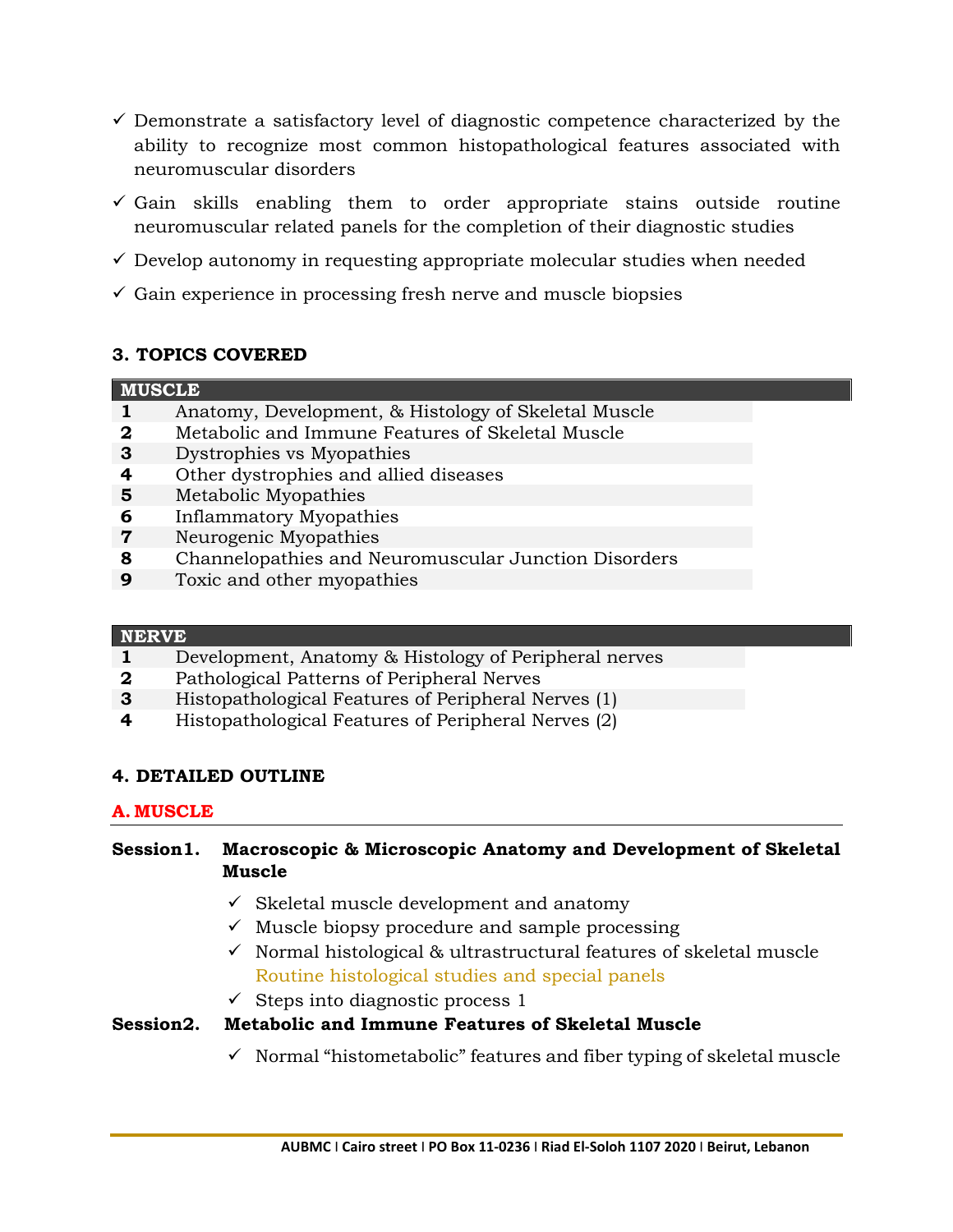Mitochondrial bioenergetics, fatty acid oxidation, glycogen metabolism, motor units, fiber typing, *etc*

- ✓ Normal "Immune" features of skeletal muscle Immune Privileges of the Skeletal Muscle: Major histocompatibility complex, resident immune cells, immunoglobulins, terminal complement complex, *etc*
- $\checkmark$  Steps into diagnostic process 2

#### **Session3. Dystrophies vs Myopathies**

 $\checkmark$  Clinical & histopathological features Congenital myopathies vs Congenital dystrophies

#### **Session4. Other dystrophies and allied diseases**

✓ Clinical & Histopathological features DMD/BMD, Limb-Girdle muscular dystrophies, Fascioscapulohumeral, myotonic, and oculopharyngeal muscular dystrophies, and Emery-Dreifuss muscular dystrophy

#### **Session5. Metabolic Myopathies**

✓ Clinical & Histopathological features Mitochondrial disorders, lipid myopathies, and glycogen storage diseases

## **Session6. Inflammatory Myopathies**

 $\checkmark$  Clinical and Histopathological features

Dermatomyositis, Immune-mediated necrotizing myopathies, antisynthetase myositis, inclusion body myositis, macrophagic myofasciitis, and other rare forms of myositis *e.g*. sarcoidosis, focal myositis, proliferative myositis, *etc*.

## **Session7. Neurogenic Myopathies**

 $\checkmark$  Clinical and Histopathological features Motor neuron diseases vs peripheral neuropathies

## **Session8. Myofibrillar Myopathies and Other Myopathies with Rimmed Vacuoles**

 $\checkmark$  Clinical and Histopathological features Myofibrillar myopathies, other myopathies with autophagic vacuoles and protein aggregates

## **Session9. Channelopathies and Neuromuscular Junction Disorders**

 $\checkmark$  Clinical and Histopathological features

Neuromuscular junction disorders and channelopathies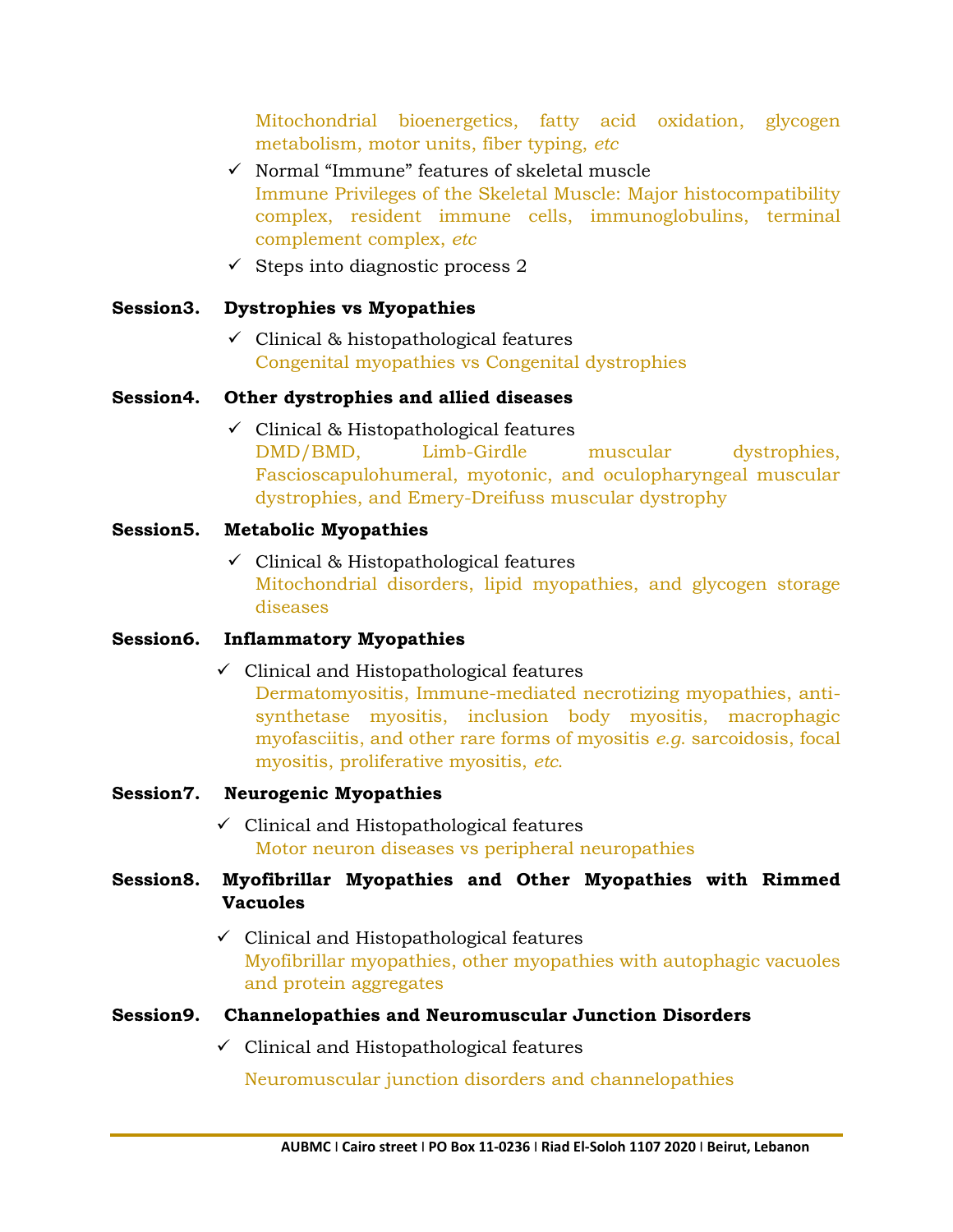#### **Session10. Toxic and other myopathies**

- $\checkmark$  Clinical and histopathological features
	- *-* Toxic and drug induced myopathies
	- *-* Endocrine disorders and myopathies
	- *-* Muscle involvement in connective tissue diseases
	- *-* Muscle disorders associated with infections

#### *NOTE: Adapted neuromuscular cases are included in all sessions for reviewing and interpretation.*

#### **B. NERVE**

## **Session1. Macroscopic & Microscopic Anatomy and Development of Peripheral nerves**

- $\checkmark$  Peripheral nervous system developmental and anatomical features
- $\checkmark$  Nerve biopsy procedure and processing
- $\checkmark$  Normal histological & ultrastructural features of peripheral nerves Routine histological studies and special stains: Nerve fibers diameter-frequency, myelination, cellular reactions, proteinaceous deposits, vasculature…

## **Session2. Pathological Patterns of Peripheral Nerves**

- ✓ Histological and physiological features
	- *-* Wallerian degeneration
	- *-* Axonal degeneration
	- *-* Segmental demyelination
- $\checkmark$  Steps into diagnostic approach

## **Session3-4. Histopathological Features of Peripheral Nerves**

- ✓ Histopathological features observed within:
	- *-* Epineurium
	- *-* Perineurium
	- *-* Endoneurium
- $\checkmark$  Practical approach to nerve specimen examination

#### *NOTE: Adapted neuromuscular cases are included in all sessions for reviewing and interpretation.*

## **5. RESOURCES**

#### *Suggested textbooks*

✓ *Muscle Biopsy (4th and 5th edition): A practical approach***.** Victor Dubowitz, Caroline Sewry, and Anders Oldfors. ISBN: 9780702074714